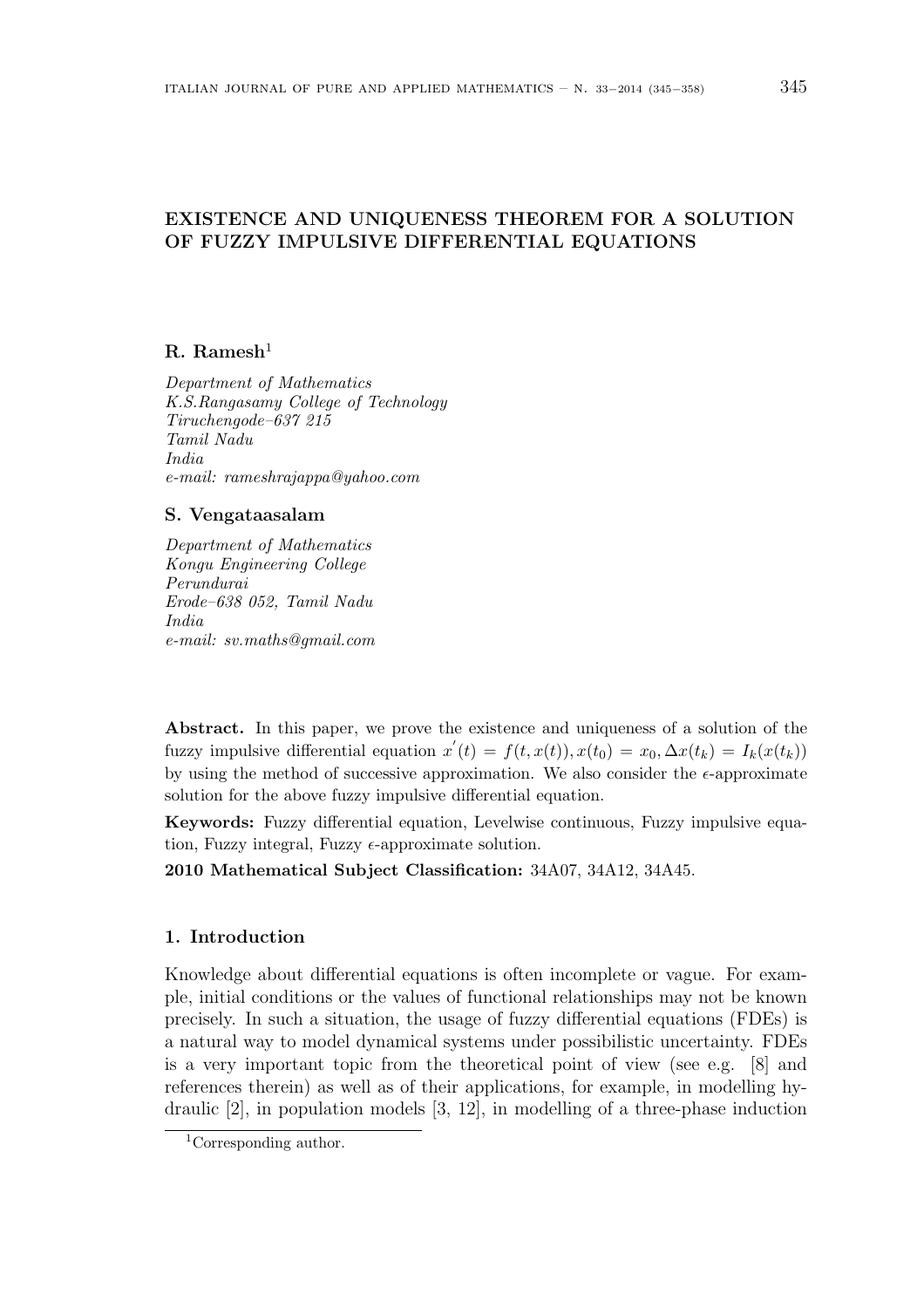motor [26]. The study of fuzzy differential equations forms a suitable setting for modelling dynamical systems.

Some authors have studied fuzzy differential equations. FDEs were first formulated by Kaleva [7]. He discussed the properties of differentiable fuzzy set value mappings and give the existence and uniqueness theorem for a solution of the fuzzy differential equation. Seikkala [23] defined the fuzzy derivatives which is generalization of the Hukuhara derivative in [19]. Since then there appeared a lot of papers concerning different approaches to the theory of FDEs. A rich collection of results from the theory of FDEs is contained in the monographs of Lakshmikantham and Mohapatra [8]. Park [17] studied the existence and uniqueness theorem for fuzzy differential equations. For the cauchy problem  $x' = f(t, x)$ ,  $x(t_0) = x_0$ , the local existence theorems are proved in [25], and the existence theorems under compactness-type conditions are investigated in [24] when the fuzzy valued mapping f satisfies the generalized Lipschitz condition. There appeared a lot of papers concerning different approaches to the theory of FDEs (see, e.g., [14], [15], [16]).

On the other hand, the theory of impulsive differential equations or implicit impulsive integro-differential equations has been emerging as an important area of investigation in recent years and has been developed very rapidly due to the fact that such equations find a wide range of applications modeling adequately many real processes observed in physics, chemistry, biology and engineering. Correspondingly, applications of the theory of impulsive differential equations to different areas were considered by many authors (see, e.g, [5], [11], [13]). There are not too many papers on impulsive fuzzy differential equations, but some basic results on impulsive fuzzy differential equations can be found in [4], [6], [9], [20], [21]. For the monographs of the theory of impulsive diffferential equations, we can refer the books of Bainov and Simenov [1], Lakshmikantham et.al [10], Samoilenko and Perestyuk [22].

Motivated and inspired by the above works, In this paper, we prove the existence and uniqueness theorem of a solution to the fuzzy impulsive differential equation,

(1.1) 
$$
x'(t) = f(t, x(t)), \n x(t_0) = x_0, \n \Delta x(t_k) = I_k(x(t_k)), \quad k = 1, 2..., m
$$

where  $f: I \times E^d \to E^d$  is levelwise continuous and satisfies a generalized Lipschitz condition,  $x_0 \in E^d$ ,  $\Delta x(t_k) = x(t_k^+)$  $(k)$ <sub>k</sub> $) - x(t_k^-)$  $\frac{1}{k}$ ), where  $x(t_k^-)$  $\binom{ }{k}$  and  $x(t_k^+$  $\binom{+}{k}$  represent the left and right limits of  $x(t)$  at  $t = t_k$  respectively. Under some hypotheses, we also consider the  $\epsilon$ -approximate solution for the above fuzzy differential equation.

The paper is organized as follows. In Section 2, we collect the fundamental notions and facts which will be used in the rest of the article. In Section 3, we prove the existence and uniqueness theorem of a solution to the fuzzy impulsive differential equation (1.1).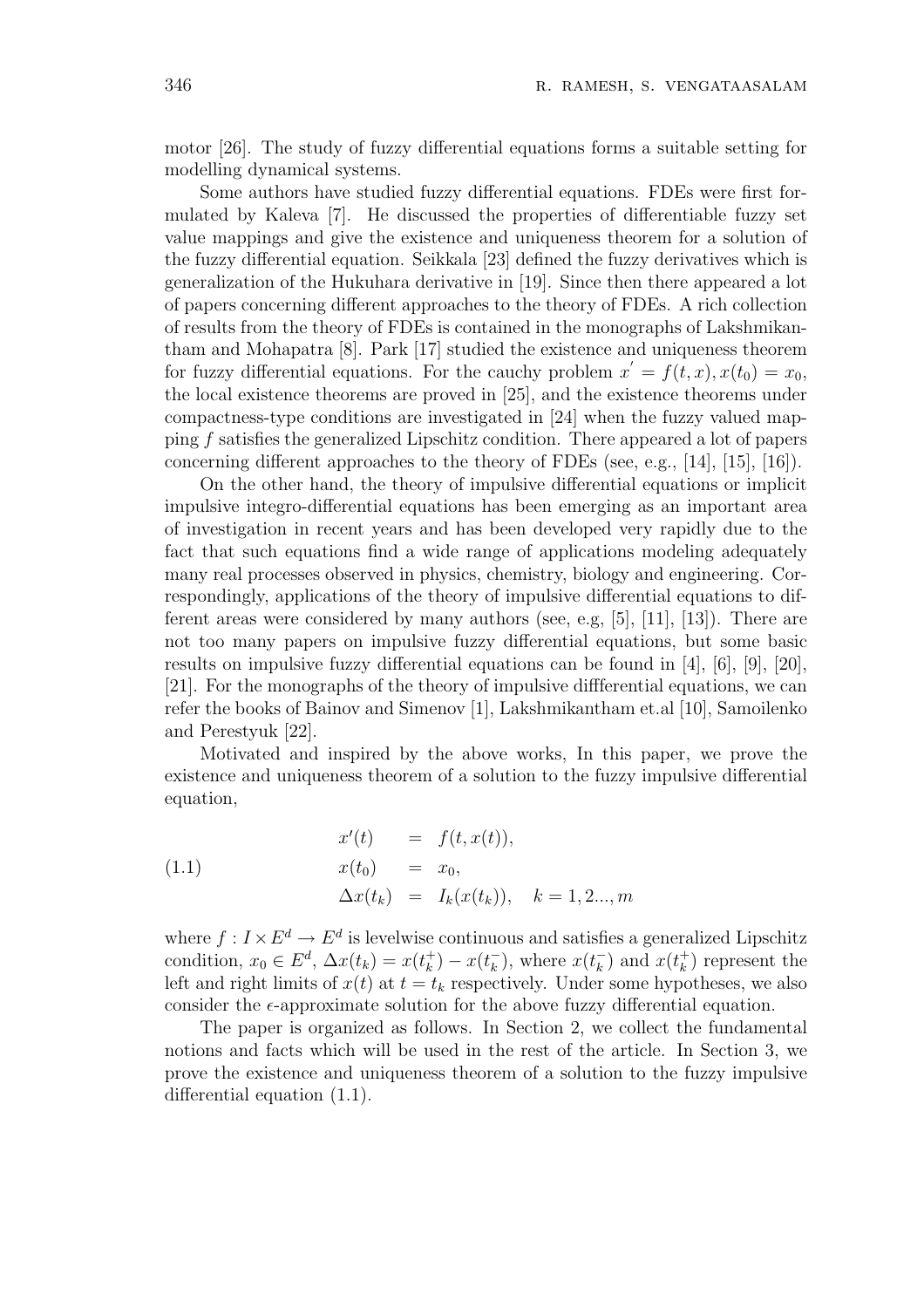## 2. Preliminaries

In this section, our aim is to give a background of the fuzzy set space, and an overview of properties used by us, of integration and differentiation of fuzzy setvalued mappings.

Let  $A, B$  be nonempty compact subsets of  $\mathbb{R}^d$ . The Hausdorff metric is defined as follows

$$
d_H(A, B) = \max\{d_H^*(A, B), d_H^*(B, A)\},\
$$

where

$$
d^*_H(A,B)=\sup_{x\in A}\inf_{y\in B}\|x-y\|
$$

and  $\|\cdot\|$  denotes usual Euclidean norm in  $\mathbb{R}^d$ .

We have  $d^*_H(A, B) = 0$  if and only if  $A \subset B$  and  $d^*_H(A, B) \leq d^*(A, C) +$  $d^*_H(C, B)$  for nonempty compact subsets  $A, B, C$  of  $\mathbb{R}^d$ .

Let  $\mathcal{K}(\mathbb{R}^d)$  denote a family of all nonempty compact convex subsets of  $\mathbb{R}^d$  and define addition and scalar multiplication in  $\mathcal{K}(\mathbb{R}^d)$  as usual, i.e, for  $A, B \in \mathcal{K}(\mathbb{R}^d)$ and  $\lambda \in \mathbb{R}$ .

$$
A + B = \{a + b | a \in A, b \in B\}, \qquad \lambda A = \{\lambda a | a \in A\}.
$$

Denote

$$
E^d = \{ u : \mathbb{R}^d \to [0,1] \mid u \text{ satisfies (i)-(iv) below} \},
$$

- (i) u is normal, i.e., there exists an  $x_0 \in \mathbb{R}^d$  such that  $u(x_0) = 1$ ,
- (ii) u is fuzzy convex, that is,  $u(\lambda x + (1 \lambda)y) \ge \min\{u(x), u(y)\}\)$  for any  $x, y \in \mathbb{R}^d$  and  $0 \leq \lambda \leq 1$ ,
- (iii)  $u$  is upper semicontinuous,
- (iv)  $[u]^0 = cl\{x \in \mathbb{R}^d : u(x) > 0\}$  is compact, where cl denotes the closure in  $(\mathbb{R}^d, \|\. \|).$

For  $\alpha \in (0,1]$ , denote  $[u]^\alpha = \{x \in \mathbb{R}^d | u(x) \geq \alpha\}$ . We will call this set an  $\alpha$ -cut ( $\alpha$ -level set) of u. For  $u \in E^d$  one has that  $[u]^\alpha \in \mathcal{K}(\mathbb{R}^d)$  for every  $\alpha \in (0,1]$ .

If  $g: \mathbb{R}^d \times \mathbb{R}^d \to \mathbb{R}^d$  is a function then according to Zadeh's extension principle we can extend g to  $E^d \times E^d \to E^d$  by the formula

$$
g(u, v)(z) = \sup_{z=g(x,y)} min \{u(x), v(y)\}.
$$

It is well known that if g is continuous then  $[g(u, v)]^{\alpha} = g([u]^{\alpha}, [v]^{\alpha})$  for all  $u, v \in E^d$ ,  $\alpha \in [0, 1]$ . Especially, for addition and a scalar multiplication in fuzzy number space  $E^d$ , we have:

$$
[u + v]^{\alpha} = [u]^{\alpha} + [v]^{\alpha}, \quad [\lambda u]^{\alpha} = \lambda [u]^{\alpha},
$$

where  $u, v \in E^d$ ,  $\lambda \in \mathbb{R}$  and  $\alpha \in [0, 1]$ .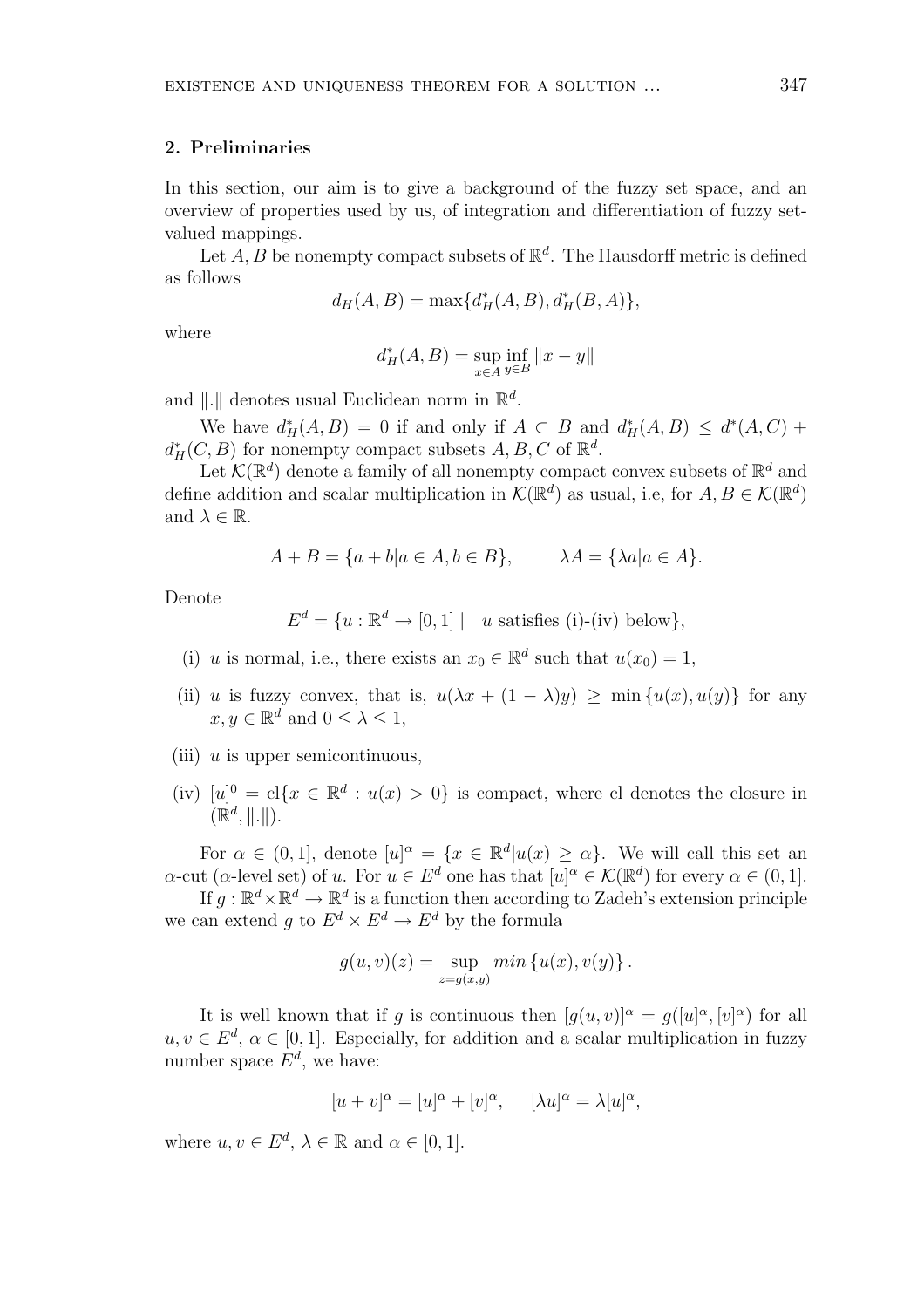Define  $D: E^d \times E^d \to [0, \infty)$  by the expression

$$
D(u, v) = \sup_{0 \le \alpha \le 1} d_H([u]^\alpha, [v]^\alpha),
$$

where  $d_H$  is the Hausdorff metric in  $\mathcal{K}(\mathbb{R}^d)$ . It is easy to see that D is a metric in  $E^d$ . In fact  $(E^d, D)$  is a complete metric space, and for every  $u, v, w, z \in E^d$ ,  $\lambda \in \mathbb{R}$ , one has  $D(u + w, v + w) = D(u, v), D(u + v, w + z) \le D(u, w) + D(v, z)$ ,  $D(\lambda u, \lambda v) = |\lambda| D(u, v)$  (see, e.g., [18]).

We define  $\widehat{\theta} \in E^d$  as  $\widehat{\theta} = \chi_{\{0\}}$ , where for  $x \in \mathbb{R}^d$  we have

$$
\chi_{\{x\}}(y) = 1 \quad \text{if } y = x \text{ and}
$$

$$
\chi_{\{x\}}(y) = 0 \quad \text{if } y \neq x.
$$

Let  $[a, b] \subset \mathbb{R}$  be a compact interval,  $-\infty < a, b < +\infty$ . A fuzzy valued mapping  $F : [a, b] \to E^d$  is strongly measurable if for all  $\alpha \in [0, 1]$  the setvalued mapping  $[F(.)]^\alpha : [a, b] \to \mathcal{K}(\mathbb{R}^d)$  is measurable, i.e., the set  $\{t \in [a, b] \mid$  $[F(t)]^{\alpha} \cap C \neq \emptyset$  for each closed set  $C \subset \mathbb{R}^{d}$  is Lebesgue measurable. A fuzzy mapping  $F : [a, b] \to E^d$  is called integrably bounded if there exists an integrable function  $h: [a, b] \to \mathbb{R}$  such that  $||x|| \leq h(t)$  for all  $x \in [F(t)]^0$ .

**Definition 2.1.** (Puri and Ralescu [18]). Let  $F : [a, b] \to E^d$ . The integral of F **Demition 2.1.** (1 and all<br>over [a, b], denoted by  $\int^{b}$ a  $F(t)dt$ , is defined levelwise by the expression

$$
\left[\int_a^b F(t)dt\right]^\alpha = \int_a^b [F(t)]^\alpha dt
$$
  
=  $\left\{\int_a^b f(t)dt \mid f : [a, b] \to \mathbb{R}^d \text{ is measurable selection for } [F(.)]^\alpha\right\},\$ 

for all  $\alpha \in (0,1]$ .

By virtue of Remark 4.1 in [7], we have that

$$
\left[\int_a^b F(t)dt\right]^0 = \int_a^b [F(t)]^0 dt.
$$

We recall (see [7]) some properties of integrability for fuzzy mappings.

1. Let  $F, G : [a, b] \to E^d$  be integrable and  $\lambda \in \mathbb{R}$ . Then

(i) 
$$
\int_{a}^{b} (F(t) + G(t))dt = \int_{a}^{b} F(t)dt + \int_{a}^{b} G(t)dt,
$$
  
\n(ii) 
$$
\int_{a}^{b} \lambda F(t)dt = \lambda \int_{a}^{b} F(t)dt,
$$

(iii)  $D(F, G)$  is integrable,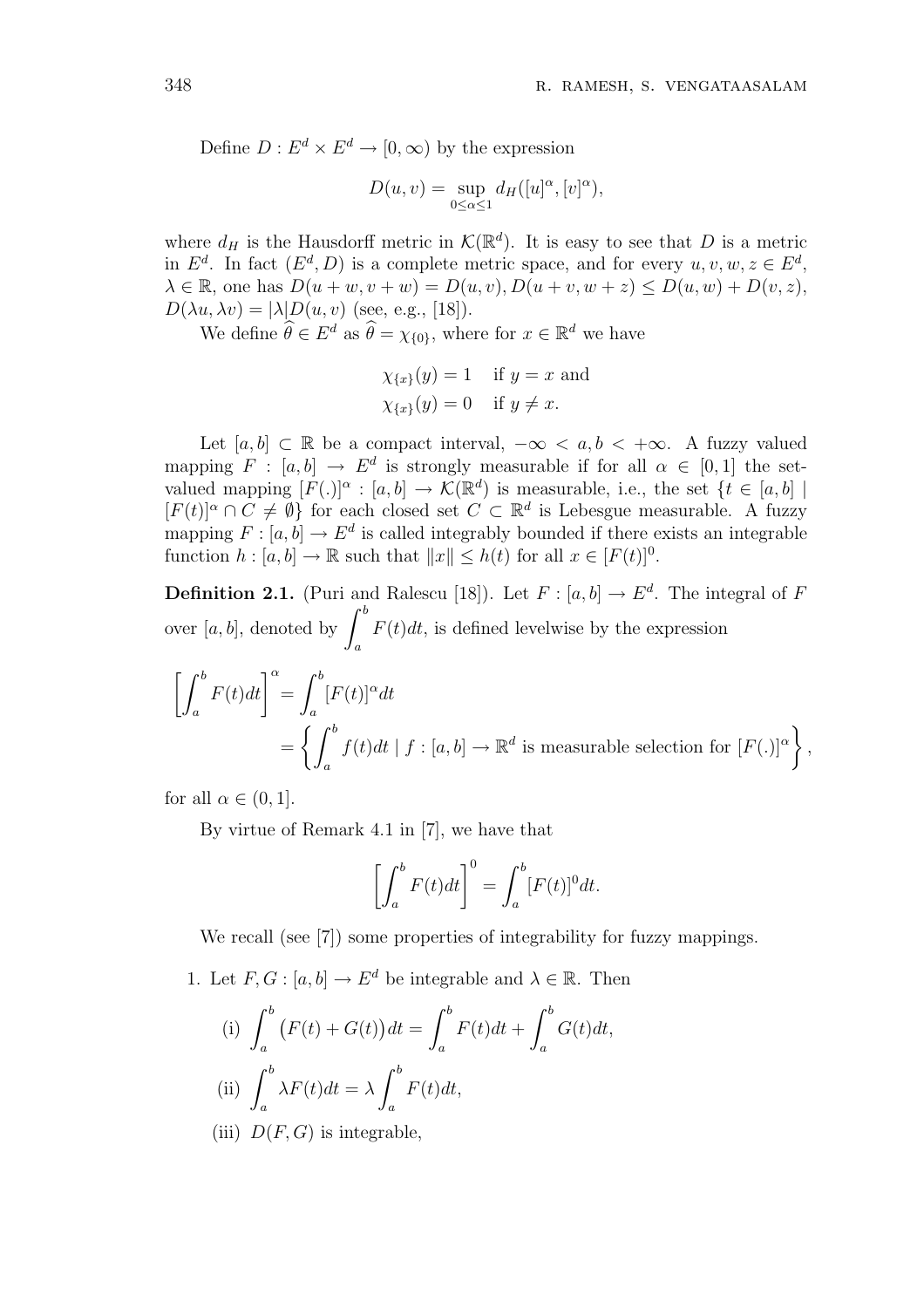(iv) 
$$
D\left(\int_a^b F(t)dt, \int_a^b G(t)dt\right) \le \int_a^b D(F(t), G(t))dt.
$$

2. If  $F : [a, b] \to E^d$  is continuous then it is integrable.

3. If 
$$
F : [a, b] \to E^d
$$
 is integrable and  $c \in [a, b]$ , then  
\n
$$
\int_a^b F(t)dt = \int_a^c F(t)dt + \int_c^b F(t)dt.
$$

Let  $u, v \in E^d$ . If there exists  $w \in E^d$  such that  $u = v + w$ , then we call w the H-difference of u and v and we denote it by  $u \ominus v$ . Note that  $u \ominus v \neq u + (-1)v$ .

**Definition 2.2.** (Puri and Ralescu [19]) A mapping  $F : [a, b] \to E^d$  is differentiable at  $t_0 \in [a, b]$  if there exists  $F'(t_0) \in E^d$  such that the limits

$$
\lim_{h \to 0^+} \frac{1}{h} (F(t_0 + h) \ominus F(t_0)),
$$
  

$$
\lim_{h \to 0^+} \frac{1}{h} (F(t_0) \ominus F(t_0 - h))
$$

exist and equal to  $F'(t_0)$ . The limits are taken in the metric space  $(E^d, D)$ , and at the boundary points we consider only the one-sided derivatives.

**Definition 2.3.** The integral of a fuzzy mapping  $F : [a, b] \rightarrow E^d$  is defined levelwise by

$$
\left[\int_a^b F(t)dt\right]^\alpha = \int_a^b F_\alpha(t)dt,
$$

i.e., the set of all  $\int_a^b f(t)dt$  such that  $f : [a, b] \to \mathbb{R}^d$  is a measurable selection for  $F_{\alpha}$  for all  $\alpha \in [0, 1]$ .

Definition 2.4. A strongly measurable and integrably bounded mapping **Definition** 2.4. A strongly measurable and integrable  $F : [a, b] \rightarrow E^d$  is said to be integrable over  $[a, b]$  if  $\int^b$ a  $F(t)dt \in E^d$ .

Note that if  $F : [a, b] \to E^d$  is strongly measurable and integrably bounded, then F is integrable. Further if  $F : [a, b] \to E^d$  is continuous, then it is integrable.

**Definition 2.5.** A mapping  $F : [a, b] \to E^d$  is called differentiable at  $t_0 \in [a, b]$ if for any  $\alpha \in [0,1]$ , the set-valued mapping  $F_{\alpha}(t) = [F(t)]^{\alpha}$  is Hukuhara differentiable at point  $t_0$  with  $DF_\alpha(t_0)$  and the family  $\{DF_\alpha(t_0) : \alpha \in [0,1]\}$  define a fuzzy number  $F(t_0) \in E^d$ . If  $F : [a, b] \to E^d$  is differentiable at  $t_0 \in [a, b]$ , then we say that  $F'(t_0)$  is the fuzzy derivative of  $F(t)$  at the point  $t_0$ .

**Theorem 2.1.** Let  $F : [a, b] \to E^d$  be differentiable. Denote  $F_\alpha(t) = [f_\alpha(t), g_\alpha(t)]$ . Then  $f_{\alpha}$  and  $g_{\alpha}$  are differentiable and

$$
[F'(t)]^{\alpha} = [f'_{\alpha}(t), g'_{\alpha}(t)].
$$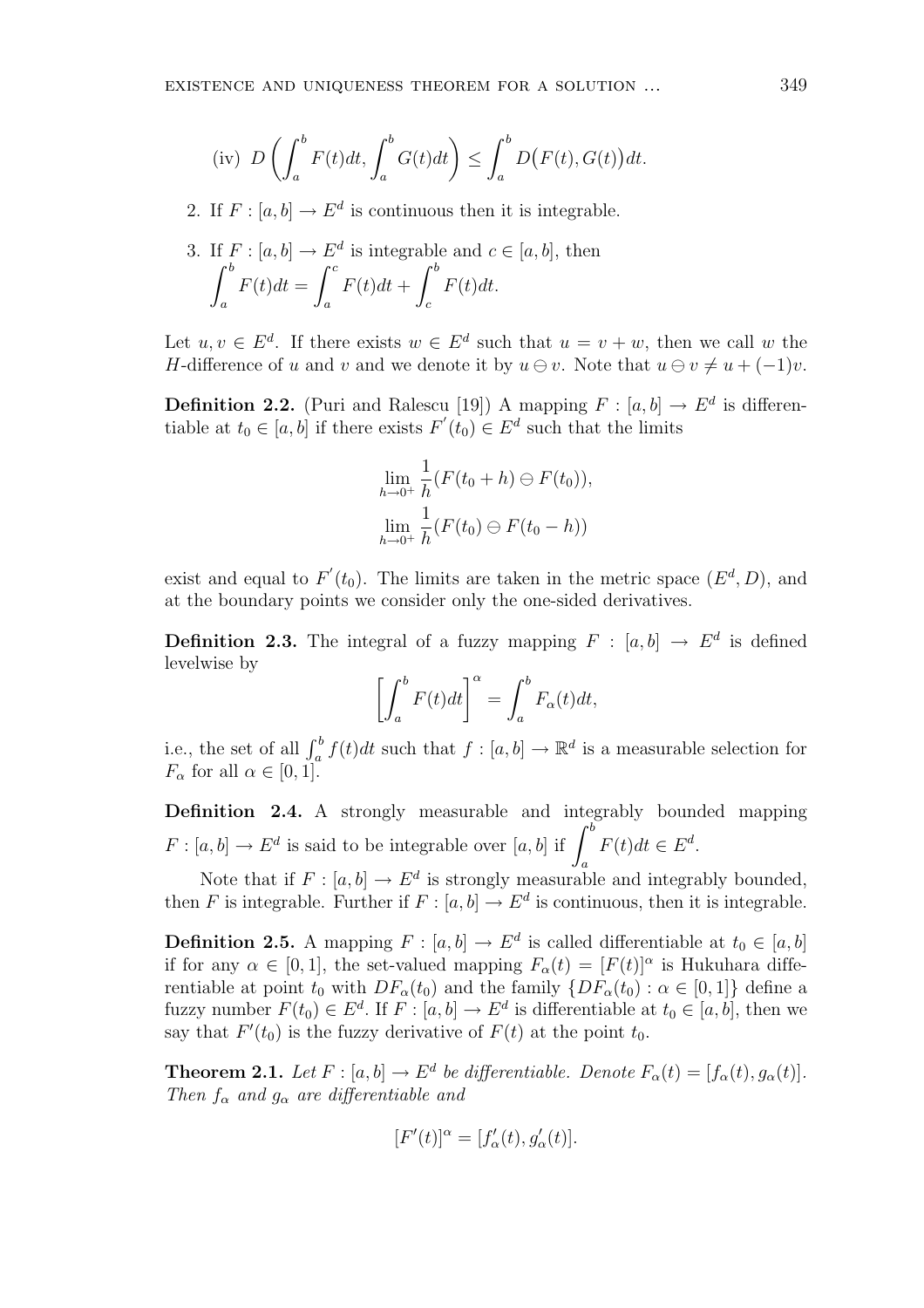**Theorem 2.2.** Let  $F : [a, b] \to E^d$  be differentiable and assume that the derivative  $F'$  is integrable over [a, b]. Then, for each  $s \in [a, b]$ , we have

$$
F(s) = F(a) + \int_a^s F'(t)dt.
$$

**Definition 2.6.** A mapping  $f : [a, b] \times E^d \to E^d$  is called levelwise continuous at a point  $(t_0, x_0) \in [a, b] \times E^d$  provided for any fixed  $\alpha \in [0, 1]$  and arbitrary  $\epsilon > 0$ , there exists  $\delta(\epsilon, \alpha) > 0$  such that

$$
d([f(t,x)]^{\alpha}, [f(t_0,x_0)]^{\alpha}) < \epsilon
$$

whenever  $|t-t_0| < \delta(\epsilon, \alpha)$  and  $d([x]^\alpha, [x_0]^\alpha) < \delta(\epsilon, \alpha)$  for all  $t \in [a, b], x \in E^d$ .

**Definition 2.7.** A mapping  $f : [a, b] \times E^d \to E^d$  is called levelwise continuous at a point  $(t_0, x_0) \in [a, b] \times E^d$  provided for any fixed  $\alpha \in [0, 1]$  and arbitrary  $\epsilon > 0$ , there exists  $\delta(\epsilon, \alpha) > 0$  such that

$$
d([f(t,x)]^{\alpha}, [f(t_0,x_0)]^{\alpha}) < \epsilon
$$

whenever  $|t-t_0| < \delta(\epsilon, \alpha)$  and  $d([x]^\alpha, [x_0]^\alpha) < \delta(\epsilon, \alpha)$  for all  $t \in [a, b], x \in E^d$ .

#### 3. Existence and uniqueness results

Assume that  $f: I \times E^d \to E^d$  is levelwise continuous, where the interval  $I = \{t : |t - t_0| \le \delta \le a\}.$ 

Consider the fuzzy differential equation (1.1). We denote  $J_0 = I \times B(x_0, b)$ , where  $a > 0, b > 0, x_0 \in E^d$ ,

(3.1) 
$$
B(x_0, b) = \{x \in E^d \mid D(x, x_0) \le b\}.
$$

**Definition 3.1.** A mapping  $x: I \to E^d$  is a solution to the problem (1.1) if it is levelwise continuous and satisfies the integral equation

$$
(3.2) \t x(t) = x_0 + \int_{t_0}^t f(s, x(s))ds + \sum_{0 < t < t_k} I_k(x(t_k)), \ k = 1, 2, \dots, m, \ \forall t \in I.
$$

According to the method of successive approximation, let us consider the sequence  ${x_n(t)}$  such that

$$
(3.3) \t xn(t) = x0 + \int_{t_0}^t f(s, x_{n-1}(s))ds + \sum_{0 < t < t_k} I_k(x(t_k)), n = 1, 2, \dots,
$$

where  $x_0(t) = x_0, t \in I$ .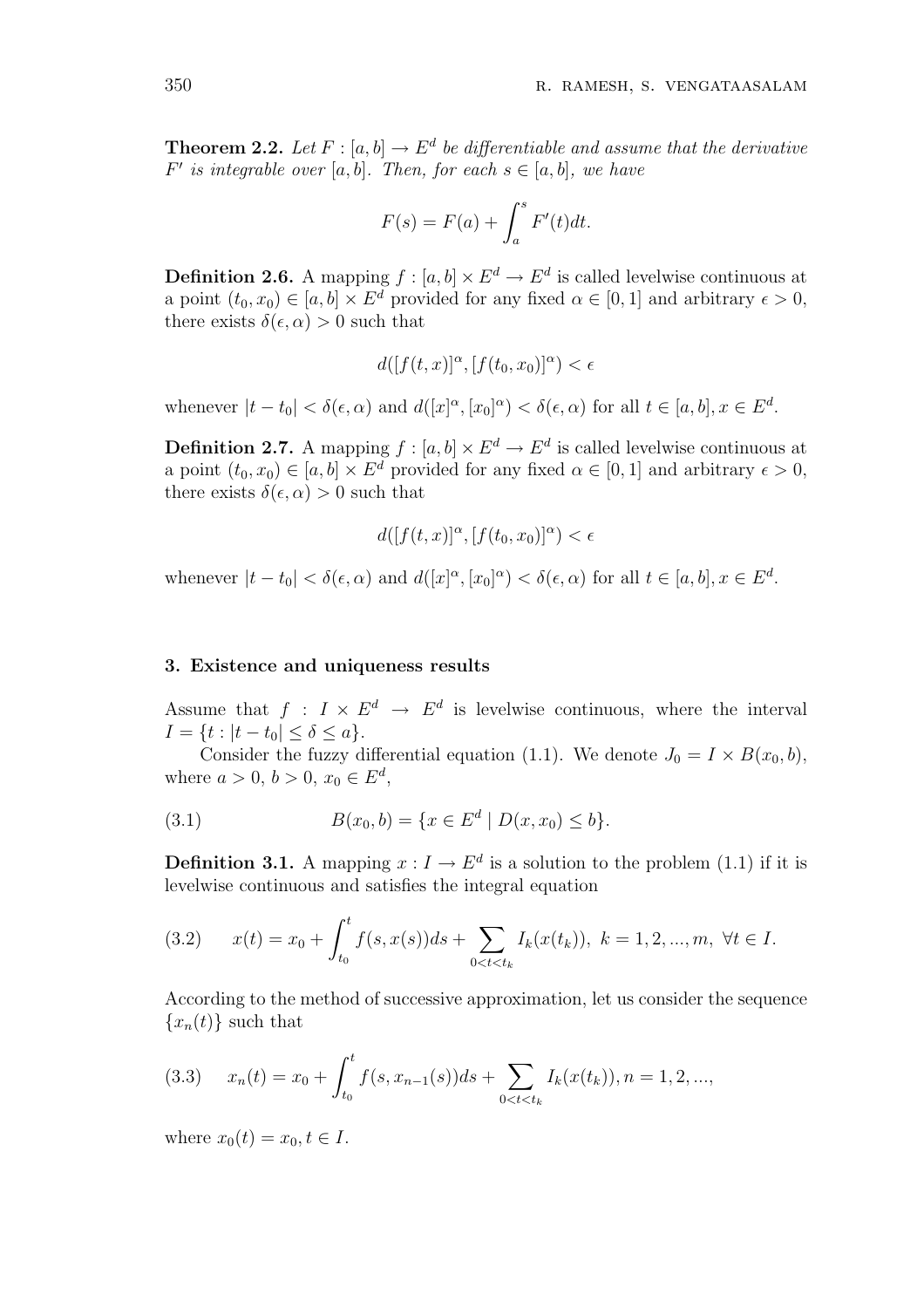# Theorem 3.1. Assume that

- (i) a mapping  $f: J_0 \to E^d$  is levelwise continuous,
- (ii) for any pair  $(t, x), (t, y) \in J_0$  we have

(3.4) 
$$
d([f(t,x)]^{\alpha},[f(t,y)]^{\alpha}) \leq Ld([x]^{\alpha},[y]^{\alpha}),
$$

where  $L > 0$  is a given constant and for any  $\alpha \in [0, 1]$ .

(iii) There exists a constant  $\kappa$  and  $\chi$  such that

- $(a) d$  $\overline{a}$  $[I_k(x(t_k))]^{\alpha}, [I_k(y(t_k))]\Big)^{\alpha} \leq \kappa,$ ¡
- $(b) d$  $[I_k(x(t_k))]^{\alpha},0) \leq \chi.$

Then there exists a unique solution  $x = x(t)$  of (1.1) defined on the interval

(3.5) 
$$
|t - t_0| \leq \delta = \min \left\{ a, \frac{b}{M} \right\},\,
$$

where  $M = D(f(t, x), 0), 0 \in E^d$  such that  $\hat{0}(t) = 1$  for  $t = 0$  and 0 otherwise and for any  $(t, x) \in J_0$ .

Moreover, there exists a fuzzy set valued mapping  $x : I \to E^d$  such that  $D(x_n(t), x(t)) \to 0$  on  $|t-t_0| \leq \delta$  as  $n \to \infty$ .

**Proof.** Let  $t \in I$ , from (3.3), it follows that, for  $n = 1$ ,

(3.6) 
$$
x_1(t) = x_0 + \int_{t_0}^t f(s, x_0) ds + \sum_{0 < t < t_k} I_k(x(t_k))
$$

which proves that  $x(t)$  is levelwise continuous on  $|t - t_0| \le a$  and, hence on  $|t-t_0|\leq \delta.$ 

Moreover, for any  $\alpha \in [0, 1]$  we have

(3.7) 
$$
d([x_1(t)]^{\alpha}, [x_0]^{\alpha}) = d\left(\left[\int_{t_0}^t f(s, x_0)ds\right]^{\alpha}, 0\right) + d([I_k(x(t_k))]^{\alpha}, 0)
$$

$$
\leq \int_{t_0}^t d([f(s, x_0)]^{\alpha}, 0)ds + d([I_k(x(t_k))]^{\alpha}, 0)
$$

and by the definition of D, we get

(3.8) 
$$
D(x_1(t), x_0) \le M|t - t_0| + \chi \le M\delta + \chi = b + \chi
$$

Now, assume that  $x_{n-1}(t)$  is levelwise continuous on  $|t-t_0| \leq \delta$ , and that

(3.9) 
$$
D(x_{n-1}(t), x_0) \le M|t - t_0| + \chi \le M\delta + \chi = b + \chi
$$

From (3.3), we deduce that  $x_n(t)$  is levelwise continuous on  $|t-t_0| \leq \delta$  and that

(3.10)  $D(x_n(t), x_0) \leq M|t-t_0| + \chi \leq M\delta + \chi = b + \chi$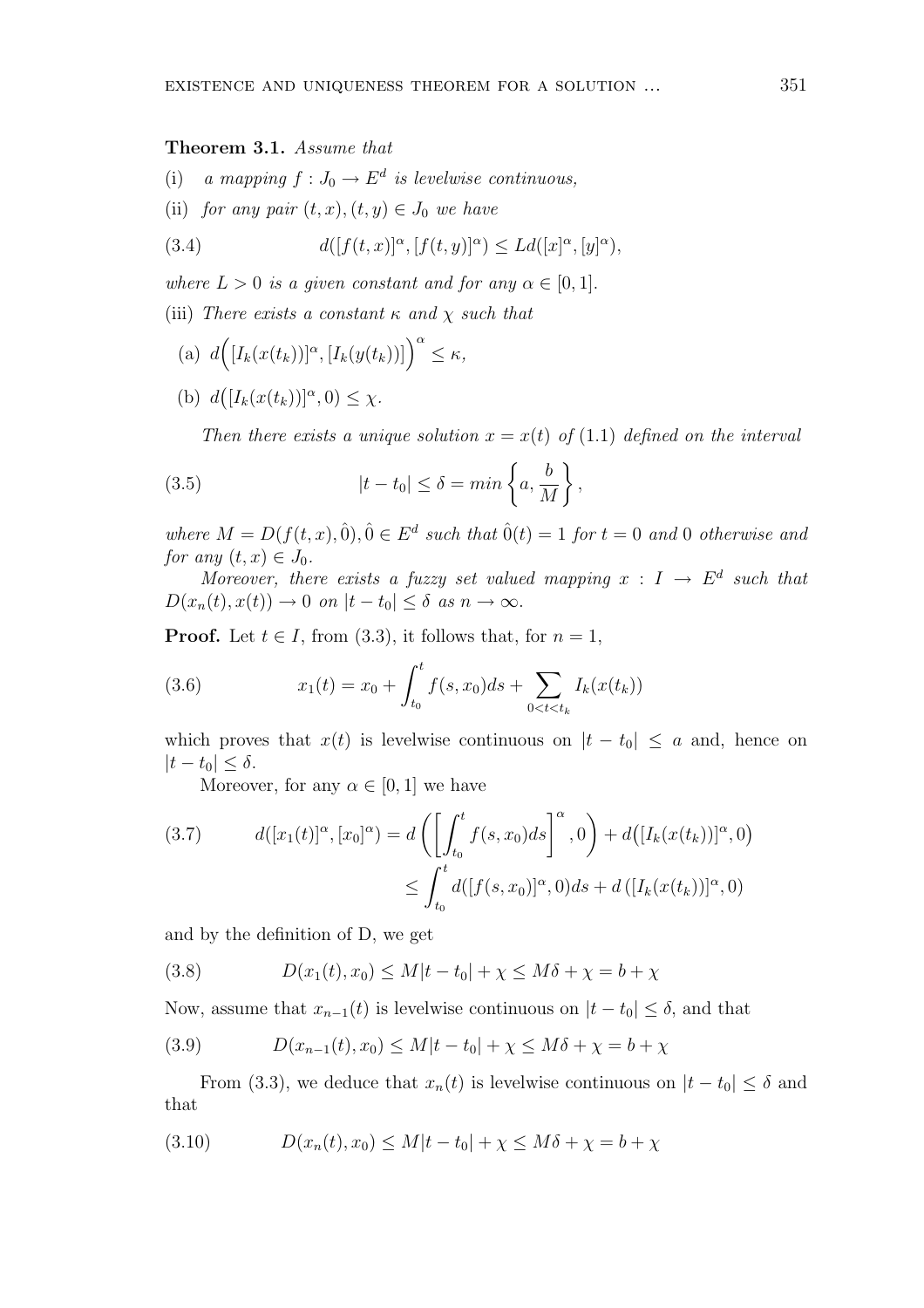Consequently, we conclude that  $\{x_n(t)\}$  consists of levelwise continuous mappings on  $|t - t_0| \le \delta$ , and

(3.11) 
$$
(t, x_n(t)) \in J_0, \quad |t - t_0| \le \delta, \ n = 1, 2, 3...
$$

Let us prove that there exists a fuzzy set valued mapping  $x: I \to E^d$  such that  $D(x_n(t), x(t)) \to 0$  uniformly on  $|t - t_0| \leq \delta$  as  $n \to \infty$ .

For  $n=2$ , from  $(3.3)$ ,

(3.12) 
$$
x_2(t) = x_0 + \int_{t_0}^t f(s, x_1(s))ds + \sum_{0 < t < t_k} I_k(x(t_k)).
$$

From  $(3.6)$  and  $(3.12)$ , we have

$$
d([x_2(t)]^{\alpha}, [x_1(t)]^{\alpha}) = d\left(\left[\int_{t_0}^t f(s, x_1(s))ds\right]^{\alpha}, \left[\int_{t_0}^t f(s, x_0(s))ds\right]^{\alpha}\right) + d([I_k(x_2(t_k))]^{\alpha}, [I_k(x_1(t_k))]^{\alpha}) \leq \int_{t_0}^t d([f(s, x_1(s))]^{\alpha}, [f(s, x_0)]^{\alpha})ds + d([I_k(x_2(t_k))]^{\alpha}, [I_k(x_1(t_k))]^{\alpha})
$$

for any  $\alpha \in [0, 1]$ . According to condition (3.4), we obtain

(3.14) 
$$
d([x_2(t)]^{\alpha}, [x_1(t)]^{\alpha}) \leq \int_{t_0}^t L d([x_1(s)]^{\alpha}, [x_0]^{\alpha}) ds + d([I_k(x_2(t_k))]^{\alpha}, [I_k(x_1(t_k))]^{\alpha})
$$

and by the definition of  $D$ , we obtain

(3.15) 
$$
D(x_2(t), x_1(t)) \leq L \int_{t_0}^t D(x_1(s), x_0(s))ds + \kappa.
$$

Now, we can apply the first inequality (3.8) in the right hand side of (3.15) to get

(3.16) 
$$
D(x_2(t), x_1(t)) \leq ML \frac{|t - t_0|^2}{2!} + \kappa \leq ML \frac{\delta^2}{2!} + \kappa.
$$

Starting from (3.8) and (3.16), assume that

$$
(3.17) \qquad D(x_n(t), x_{n-1}(t)) \leq ML^{n-1} \frac{|t - t_0|^n}{n!} + \kappa \leq ML^{n-1} \frac{\delta^n}{n!} + \kappa,
$$

and let us prove that such an inequality holds for  $D(x_{n+1}(t), x_n(t))$ .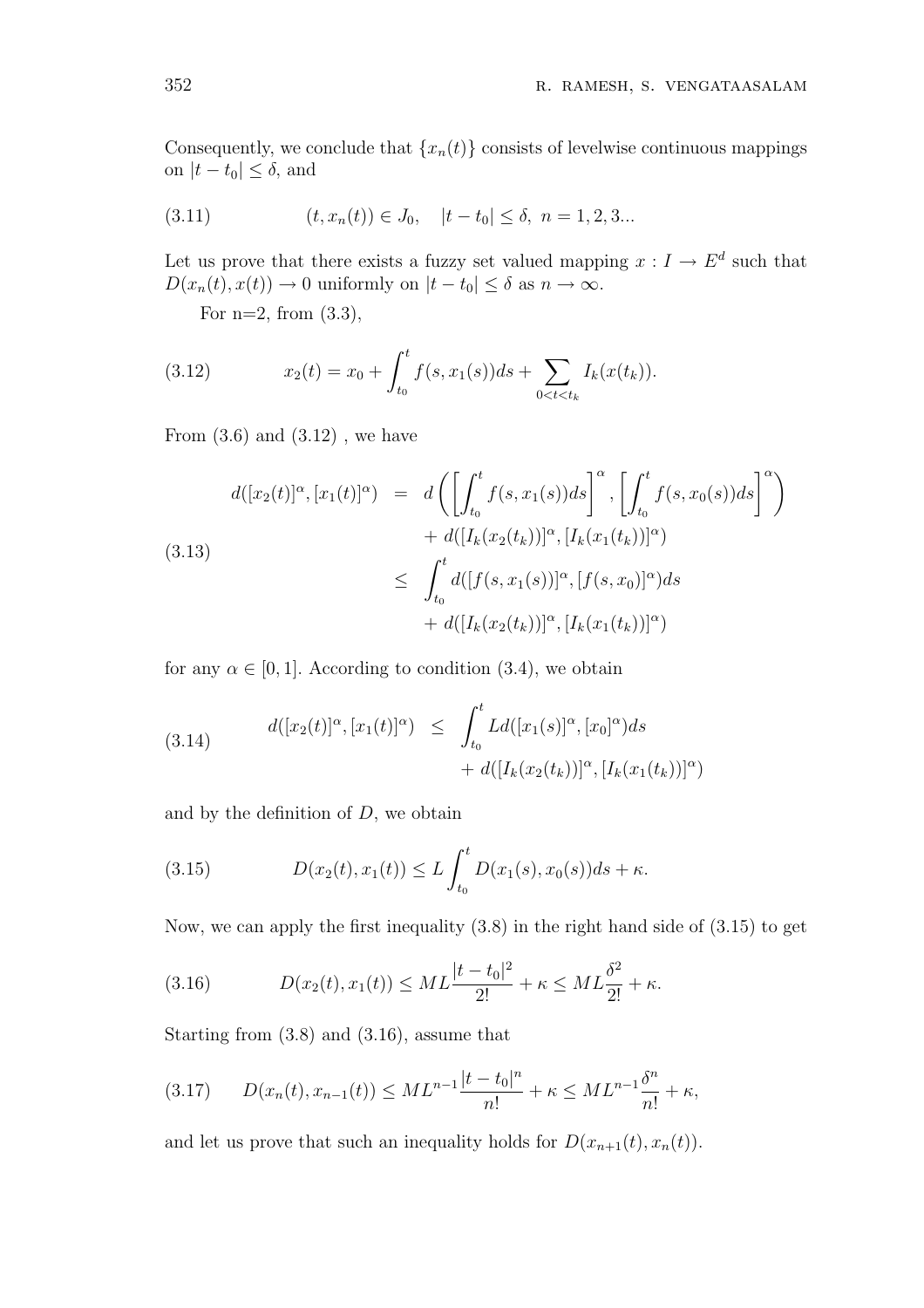Indeed, from (3.3) and condition (3.4), it follows that

$$
d([x_{n+1}(t)]^{\alpha}, [x_n(t)]^{\alpha}) = d\left(\left[\int_{t_0}^t f(s, x_n(s))ds\right]^{\alpha} \left[\int_{t_0}^t f(s, x_{n-1}(s))ds\right]^{\alpha}\right) + d([I_k(x(t_k))]^{\alpha}, [I_k(y(t_k))]^{\alpha}) \leq \int_{t_0}^t d([f(s, x_n(s))]^{\alpha}, [f(s, x_{n-1}(s))]^{\alpha})ds + d([I_k(x_2(t_k))]^{\alpha}, [I_k(x_1(t_k))]^{\alpha}) \leq \int_{t_0}^t Ld([x_n(s)]^{\alpha}, [x_{n-1}(s)]^{\alpha})ds + d([I_k(x_2(t_k))]^{\alpha}, [I_k(x_1(t_k))]^{\alpha})
$$

for any  $\alpha \in [0, 1]$  and from the definition of D, we have

(3.19) 
$$
D(x_{n+1}(t), x_n(t)) \le L \int_{t_0}^t D([x_n(s)]^{\alpha}, [x_{n-1}(s)]^{\alpha}) ds + \kappa.
$$

According to (3.17), we get

(3.20) 
$$
D(x_{n+1}(t), x_n(t)) \leq ML^n \int_{t_0}^t \frac{|s - t_0|^n}{n!} ds + \kappa
$$

$$
= ML^n \frac{|t - t_0|^{n+1}}{(n+1)!} + \kappa \leq ML^n \frac{\delta^{n+1}}{(n+1)!} + \kappa.
$$

Consequently, inequality  $(3.17)$  holds for  $n = 1, 2...$  We can also write

(3.21) 
$$
D(x_n(t), x_{n-1}(t)) \leq \frac{M}{L} \cdot \frac{(L\delta)^n}{n!} + \kappa
$$

for  $n = 1, 2...$ , and  $|t - t_0| \le \delta$ .

Let us mention now that

(3.22) 
$$
x_n(t) = x_0 + [x_1(t) - x_0] + ... + [x_n(t) - x_{n-1}(t)],
$$

which implies that the sequence  $\{x_n(t)\}\$ and the series

(3.23) 
$$
x_0 + \sum_{n=1}^{\infty} [x_n(t) - x_{n-1}(t)]
$$

have the same convergence properties.

From (3.21), according to the convergence criterion of Weierstrass, it follows that the series having the general term  $x_n(t) - x_{n-1}(t)$ , so  $D(x_n(t), x_{n-1}(t)) \to 0$ uniformly on  $|t - t_0| \leq \delta$  as  $n \to \infty$ .

Hence, there exists a fuzzy set -valued mapping  $x : I \to E^d$  such that  $D(x_n(t), x(t)) \to 0$  uniformly on  $|t - t_0| \le \delta$  as  $n \to \infty$ .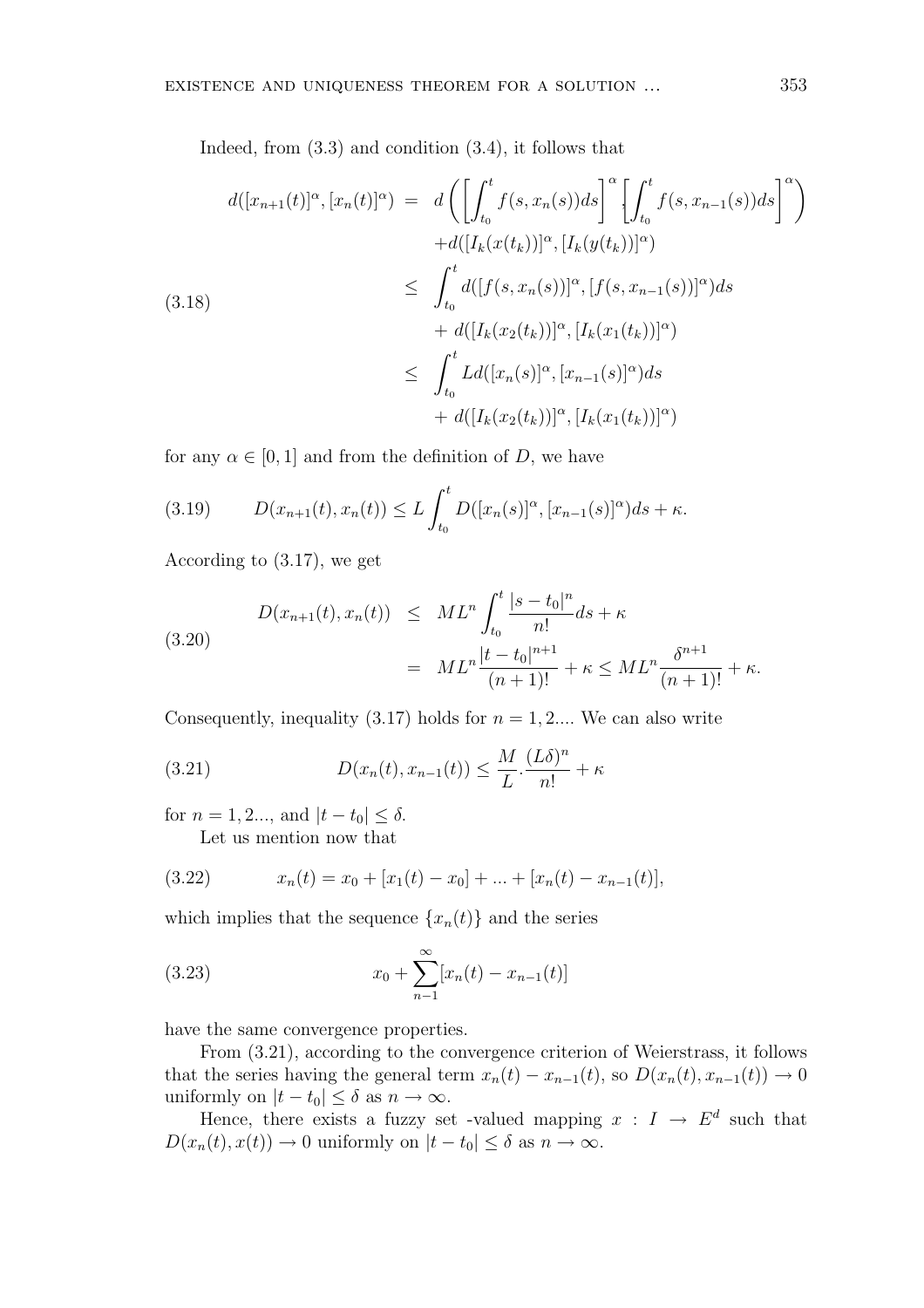From (3.4), we get

(3.24) 
$$
d\Big([f(t,x_n(t))]^{\alpha},[f(t,x(t))]^{\alpha}\Big)\leq Ld\Big([x_n(t)]^{\alpha},[x(t)]^{\alpha}\Big)
$$

for any  $\alpha \in [0, 1]$ . By the definition of D,

(3.25) 
$$
D\Big(f(t,x_n(t)),f(t,x(t))\Big) \leq LD(x_n(t)),x(t)) \to 0
$$

uniformly on  $|t - t_0| \leq \delta$  as  $n \to \infty$ .

Taking (3.25) in to account, from (3.3), we obtain, for 
$$
n \to \infty
$$
,

(3.26) 
$$
x(t) = x_0 + \int_{t_0}^t f(s, x(s))ds + \sum_{0 < t < t_k} I_k(x(t_k)).
$$

Consequently, there is at least one levelwise continuous solution of (1.1).

We want to prove now that this solution is unique, that is, from

(3.27) 
$$
y(t) = x_0 + \int_{t_0}^t f(s, y(s))ds + \sum_{0 < t < t_k} I_k(y(t_k))
$$

on  $|t - t_0| \leq \delta$ , it follows that D  $\overline{a}$  $x(t), y(t)$ ´  $\equiv$  0. Indeed, from (3.3) and (3.27), we obtain

$$
d([y(t)]^{\alpha}, [x_n(t)]^{\alpha}) = d\left(\left[\int_{t_0}^t f(s, y(s))ds\right]^{\alpha}, \left[\int_{t_0}^t f(s, x_{n-1}(s))ds\right]^{\alpha}\right) + d([I_k(y(t_k))]^{\alpha}, [I_k(x_n(t_k))]^{\alpha}) \leq \int_{t_0}^t d([f(s, y(s))ds]^{\alpha}, [f(s, x_{n-1}(s))ds]^{\alpha})ds + d([I_k(y(t_k))]^{\alpha}, [I_k(x_n(t_k))]^{\alpha}) \leq \int_{t_0}^t Ld([y(s)]^{\alpha}, [x_{n-1}(s)]^{\alpha})ds + d([I_k(y(t_k))]^{\alpha}, [I_k(x_n(t_k))]^{\alpha})
$$

for any  $\alpha \in [0, 1], n = 1, 2...$ 

By the definition of  $D$ , we obtain

(3.29) 
$$
D\Big(y(t), x_n(t)\Big) \le L \int_{t_0}^t D\Big(y(s), x_{n-1}(s)\Big) ds + \kappa, \quad n = 1, 2...,
$$

But  $D(y(t), x_0) \le b$  on  $|t-t_0| \le \delta$ ,  $y(t)$  being a solution of (3.27). It follows from (3.29) that

(3.30) 
$$
D\Big(y(t), x_1(t)\Big) \leq bL|t - t_0| + \kappa
$$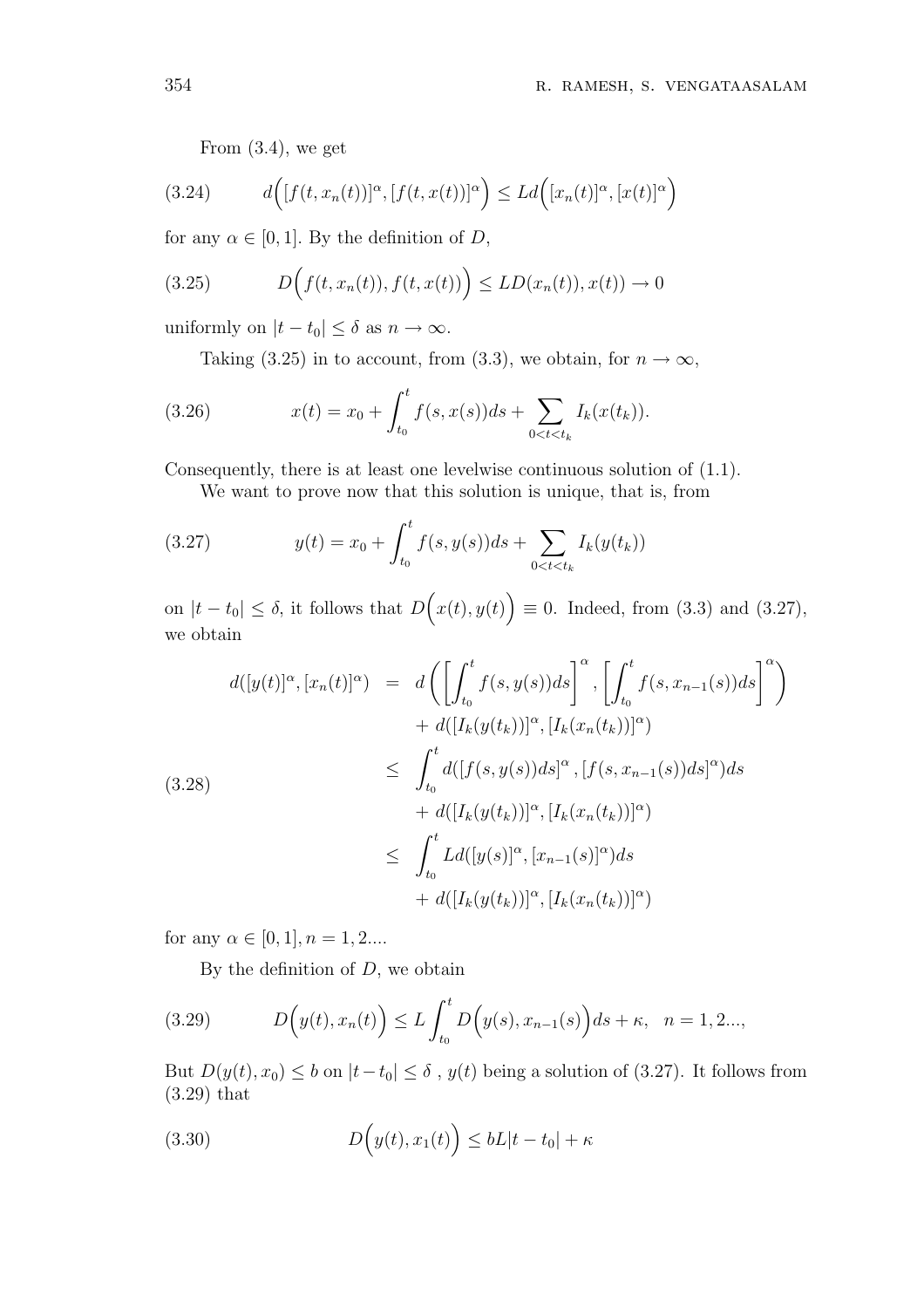on  $|t - t_0| \leq \delta$ . Now, assume that

(3.31) 
$$
D(y(t), x_n(t)) \leq bL^n \frac{|t - t_0|^n}{n!} + \kappa
$$

on the interval  $|t - t_0| \leq \delta$ . From

(3.32) 
$$
D(y(t), x_{n+1}(t)) \le L \int_{t_0}^t D(y(s), x_n(s)) ds + \kappa
$$

and (3.31), one obtains

(3.33) 
$$
D(y(t), x_{n+1}(t)) \leq bL^{n+1} \frac{|t-t_0|^{n+1}}{(n+1)!} + \kappa
$$

Consequently,  $(3.31)$  holds for any n, which leads to the conclusion

(3.34) 
$$
D(y(t), x_n(t)) = D(x(t), x_n(t)) \to 0
$$

on the interval  $|t - t_0| \leq \delta$  as  $n \to \infty$ . This proves the uniqueness of the solution for (1.1).  $\blacksquare$ 

**Definition 3.2.** A mapping  $x: L \to E^d$  is an  $\epsilon$ -approximate solution of (1.1) if the following properties hold

- (a)  $x(t)$  is levelwise continuous on  $|t-t_0| \leq \delta$ ,
- (b) the derivative  $x'(t)$  exists and it is levelwise continuous,
- (c) for all t for which  $x'(t)$  is defined, we have

(3.35) 
$$
D\Big(x'(t), f(t,x(t))\Big) < \epsilon.
$$

**Theorem 3.2.** A mapping  $f: J_0 \to E^d$  is levelwise continuous, and let  $\epsilon > 0$ be arbitrary. Then there exists at least one  $\epsilon$ -approximate solution of (1.1), defined on  $|t-t_0| \leq \delta = min\{a, b/M\}$ , where  $M = D(f(t,x), 0), 0 \in E^d$  and for any  $(t, x) \in J_0$ .

**Proof.** In as much as a mapping  $f: J_0 \to E^d$  is a levelwise continuous on a compact set  $J_0$ , it follows that  $f(t, x)$  is uniformly levelwise continuous.

Consequently, for any  $\alpha \in [0, 1]$ , we can find  $\delta > 0$  such that

$$
d([f(t,x)]^{\alpha}, [f(s,y)]^{\alpha}) < \epsilon.
$$

Now, we construct the approximate solution for  $t \in [t_0, t_0+\delta]$ , the construction being completely similar for  $t \in [t_0 - \delta, t_0]$ .

Let us consider a division

(3.36) 
$$
t_0 < t_1 < \ldots < t_n = t_0 + \delta
$$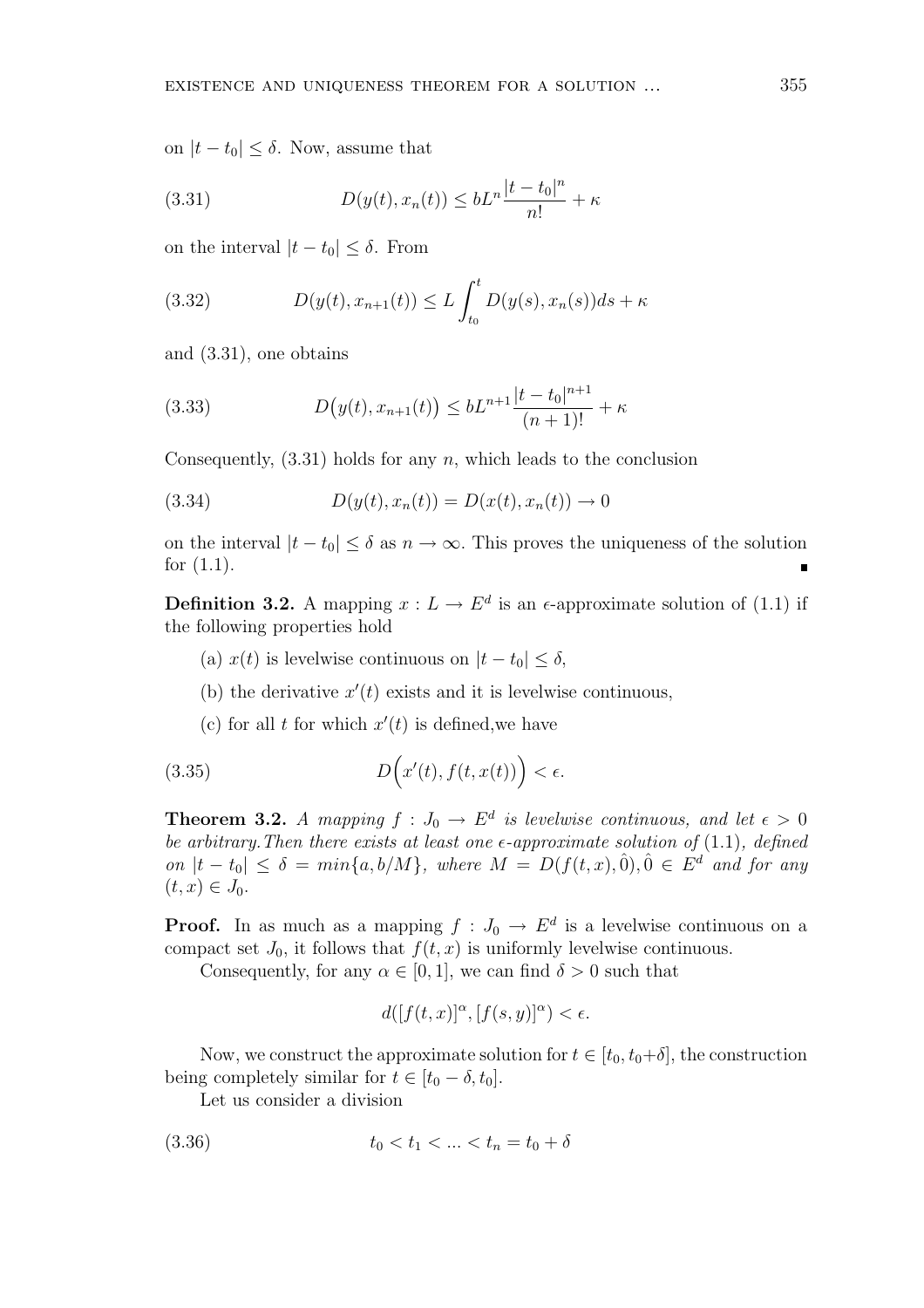$\epsilon$ 

of  $[t_0, t_0 + \delta]$  such that

(3.37) 
$$
\max_{k} (t_k - t_{k-1}) < \lambda = \min \left\{ \delta, \frac{\delta}{M} \right\}.
$$

We define a mapping  $x: I \to E^d$  as follows

$$
(3.38) \t\t x(t_0) = x_0,
$$

(3.39) 
$$
x(t) = x(t_k) + f(t_k, x(t_k))(t - t_k)
$$

on  $t_k < t < t_{k+1}, k = 0, 1, \dots n-1$ . It is obvious that a mapping  $x: I \to E^d$ satisfies the first two properties from the definition of an  $\epsilon$ -approximate solution.

Now, we want to prove that the last property is also fulfilled. Indeed,  $x'(t) = f(t_k, x(t_k))$  on  $(t_k, t_{k+1})$  and for any  $\alpha \in [0, 1]$ ,

$$
(3.40) \t d([x'(t)]^{\alpha}, [f(t, x(t))]^{\alpha}) = d([f(t_k, x(t_k))]^{\alpha}, [f(t, x(t))]^{\alpha}) <
$$

since  $|t - t_k| < \lambda \le \delta$ ,

(3.41) 
$$
d\Big([x(t)]^{\alpha}, [x(t_k)]^{\alpha}\Big) \leq d\Big([f(t_k, x(t_k))]^{\alpha}, 0\Big)|t - t_k| < M\lambda \leq \delta.
$$

Thus, by the definition of  $D$ , we have

(3.42) 
$$
D\Big(x'(t), f(t, x(t))\Big) < \epsilon
$$

on  $|t-t_0| < \delta$  and  $(t, x) \in J_0$ . Since  $I_k$  is a bounded function, we know that the theorem (3.2) holds.

# References

- [1] Bainov, D.D., Simeonov, P.S., Impulsive Differential Equations: Periodic Solutions and Applications, Longman Scientific and Technical Group, England, 1993.
- [2] BENCSIK, A., BEDE, B., TAR, J., FODOR, J., Fuzzy differential equations in modeling hydraulic differential servo cylinders, in: Third Romanian Hungarian Joint Symposium on Applied Computational Intelligence, SACI, Timisoara, Romania, 2006.
- [3] BARROS, L.C., BASSANEZI, R.C., TONELLI, P.A., Fuzzy modelling in population dynamics, Ecol. Model. 128 (2000), 27–33.
- [4] BENCHOHRA, M., NIETO, J.J., OUAHAB, A., Fuzzy solutions for impulsive Differential equations, Communications in Applied Analysis, 11 (2007), 379– 394.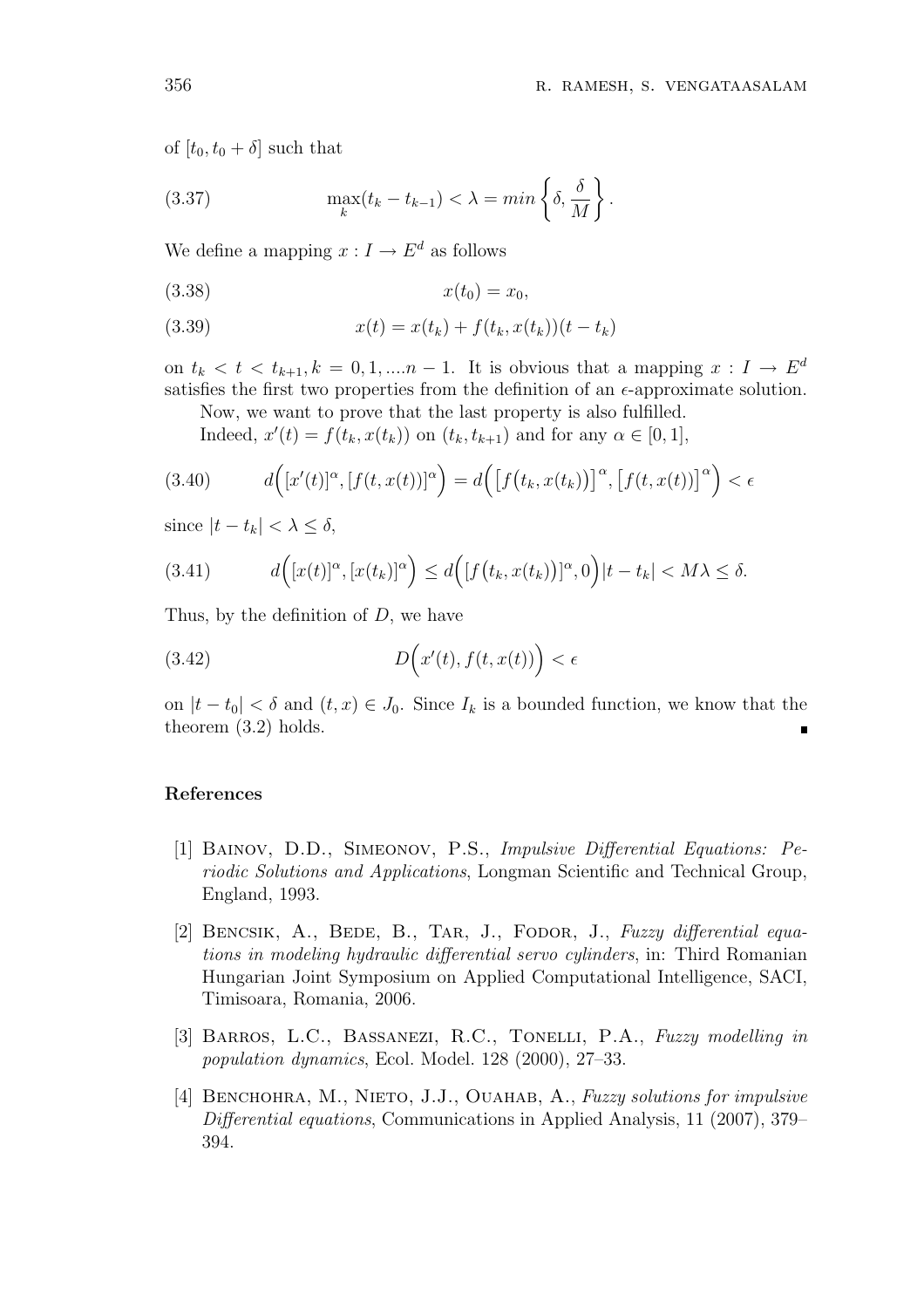- [5] Devi, J.V., Vatsala, A.S, Method of vector Lyapunov functions for impulsive fuzzy systems, Dynam. Systems Appl., 13 (2004), 521-531.
- [6] Heng-you Lan, Nieto, J.J., On initial value problems for First order implicit impulsive fuzzy differential equations, Dynamic system and applications, 18 (2009), 677–686.
- [7] Kaleva, O., Fuzzy differential equations, Fuzzy sets and systems, 24 (1987), 301–307.
- [8] LAKSHMIKANTHAM, V., MOHAPATRA, R.N., Theory of Fuzzy Differential Equations and Inclusions, Taylor & Francis, London, New York, 2003.
- [9] Lakshmikantham, V., McRae, F.A., Basic results for fuzzy impulsive differential equations, Mathematical Inequalities and Applications, 4 (2) (2001), 239-246.
- [10] Lakshmikantham, V., Bainov, D.D., Simeonov, P.S., Theory of Impulsive Differential Equations, World Scientific, Singapore, 1989.
- [11] Li, J., Nieto, J.J., Shen, J., Impulsive periodic boundary value problems of first-order differential equations, J. Math. Anal. Appl., 325 (2007), 226-236.
- [12] Motta Jafelice, R., Almeida, C., Meyer, J.F.C.A., Vasconcelos, H.L., Fuzzy parameters in a partial differential equation model for population dispersal of leaf-cutting ants, Nonlinear Analysis, RWA (2011), doi:10.1016/j.nonrwa.2011.06.003.
- [13] NIETO, J.J., O'REGAN, D., Variational approach to impulsive differential equations, Nonlinear Anal., RWA 10 (2009), 680-690.
- [14] NIETO, J.J., RODRÍGUEZ-LÓPEZ, R., Bounded solutions for fuzzy differential and integral equations, Chaos, Solitons & Fractals, 27 (2006), 1376-1386.
- [15] NIETO, J.J., RODRÍGUEZ-LÓPEZ, R., GEORGIOU, D.N., Fuzzy differential systems under generalized metric spaces approach, Dynamic Systems and Appl., 17 (2008), 1-24.
- [16] Park, J.Y., Han, H.K., Existence and uniqueness theorem for a solution of fuzzy Volterra integral equations, Fuzzy Sets and Systems, 105 (1999), 481–488.
- [17] Park, J.Y., Han, H.K., Existence and Uniqueness theorem for a solution of fuzzy differential equation, 22 (1999), 271–279.
- [18] PURI, M.L., RALESCU, D.A., Fuzzy random variables, Journal of Mathematical Analysis and Appications, 114 (1986), 409–422.
- [19] Puri, M.L., Ralescu, D.A., Differentials of fuzzy functions, Journal of Mathematical Analysis and Appications, 91 (1983), 552–558.